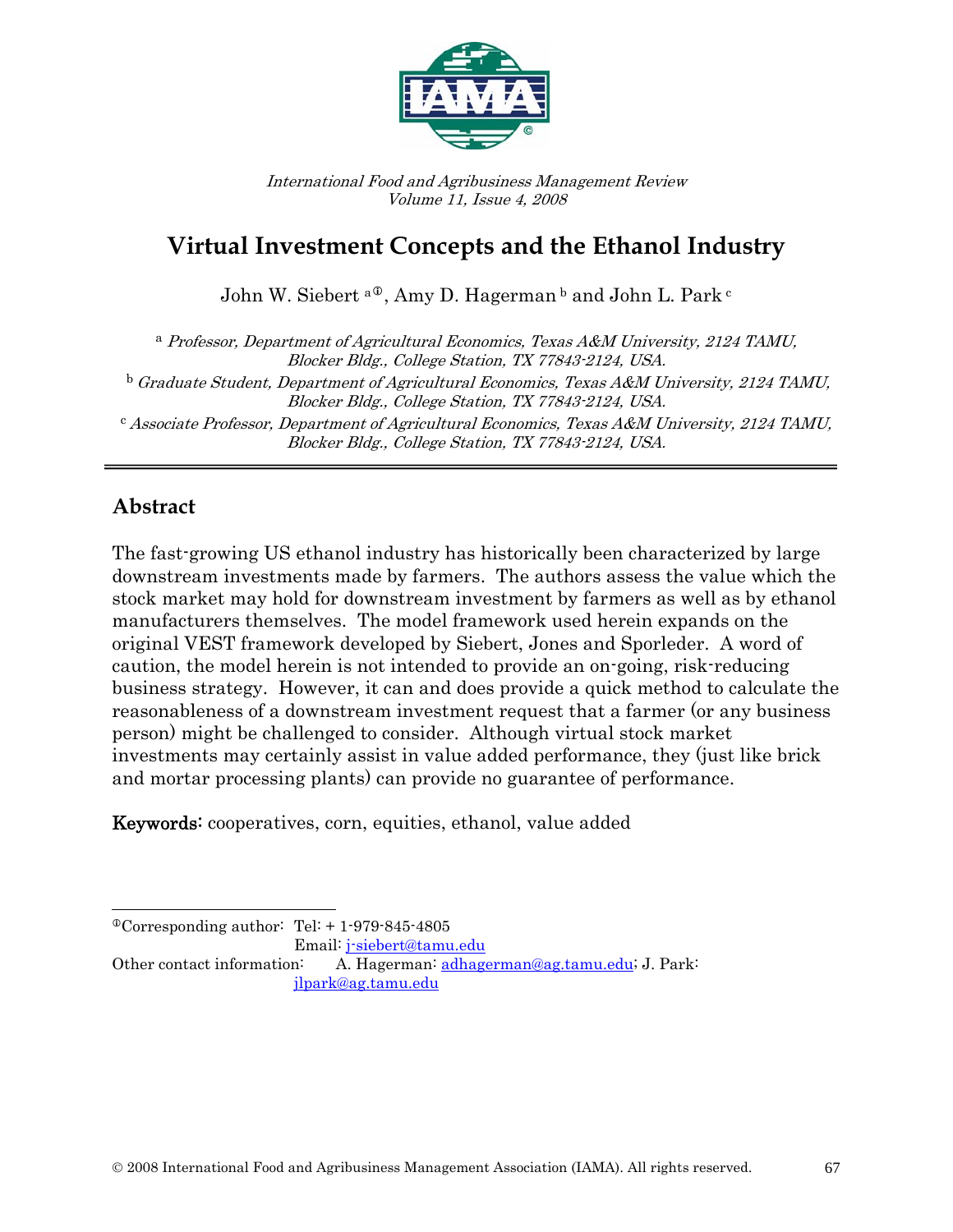## **Introduction**

 $\overline{a}$ 

In their 1997 Agribusiness, an International Journal<sup>[2](#page-1-0)</sup> article entitled, "The VEST Model: An Alternative Approach to Value Added," Siebert, Jones and Sporleder began with a relatively simple observation. Namely, when farmers take a further step to process the crop they are producing, these farmers are entering a new and different industry. The authors went on to argue that, with only a little imagination, publicly traded stocks could be used to take such a step in a virtual fashion as opposed to a physical one.

It is interesting to apply the VEST Model to the growth of the U.S. ethanol industry, a growth which has occurred in part due to direct investment by farmers via both cooperatives and limited liability companies. When one asks why such direct investment took place rather than virtual stock market investments, a number of possible reasons surface. These would include the following. First, the presence of state and local government subsidies to encourage new ethanol production as a means of needed local economic development. Second, few people within the US (outside of those in the rural Midwest) had sufficient familiarity with the ethanol industry to consider such investments. Third, until recently no pureplay, publicly-traded ethanol companies existed. No doubt many other reasons can also be suggested.

Today it is the case that several publicly traded firms have entered the ethanol industry and that recent capacity expansions have brought about new ethanol industry challenges. Within such a context we examine the applicability of the VEST model to this industry. We do so from both the perspective of a farmer considering integrating downstream (i.e., toward the consumer) into ethanol manufacturing as well as from the point of view of an ethanol plant manager regarding investment still farther downstream in the marketing chain. Although only exploratory, the contributions of this research pertain to both a better understanding of the farmer-investors' changed position in the marketing chain and also to what agribusiness managers might consider doing differently in regard to ethanol marketing and the stock market.

A word of caution, this model is not necessarily intended to provide an on-going, risk-reducing strategy. Instead it can be used to provide a timely look at the reasonableness of a downstream investment request that a farmer (or any business person) might be challenged to consider relative to their own pre-existing business. The Siebert, Jones and Sporleder model thus provides a timely yardstick. The examination of the model is likely to sharpen the business manager's (and

<span id="page-1-0"></span><sup>&</sup>lt;sup>2</sup> Agribusiness, an International Journal was published under the auspices of IAMA prior to 1998. At that time, IAMA ceased publishing that journal and began publishing the International Food and Agribusiness Management Review.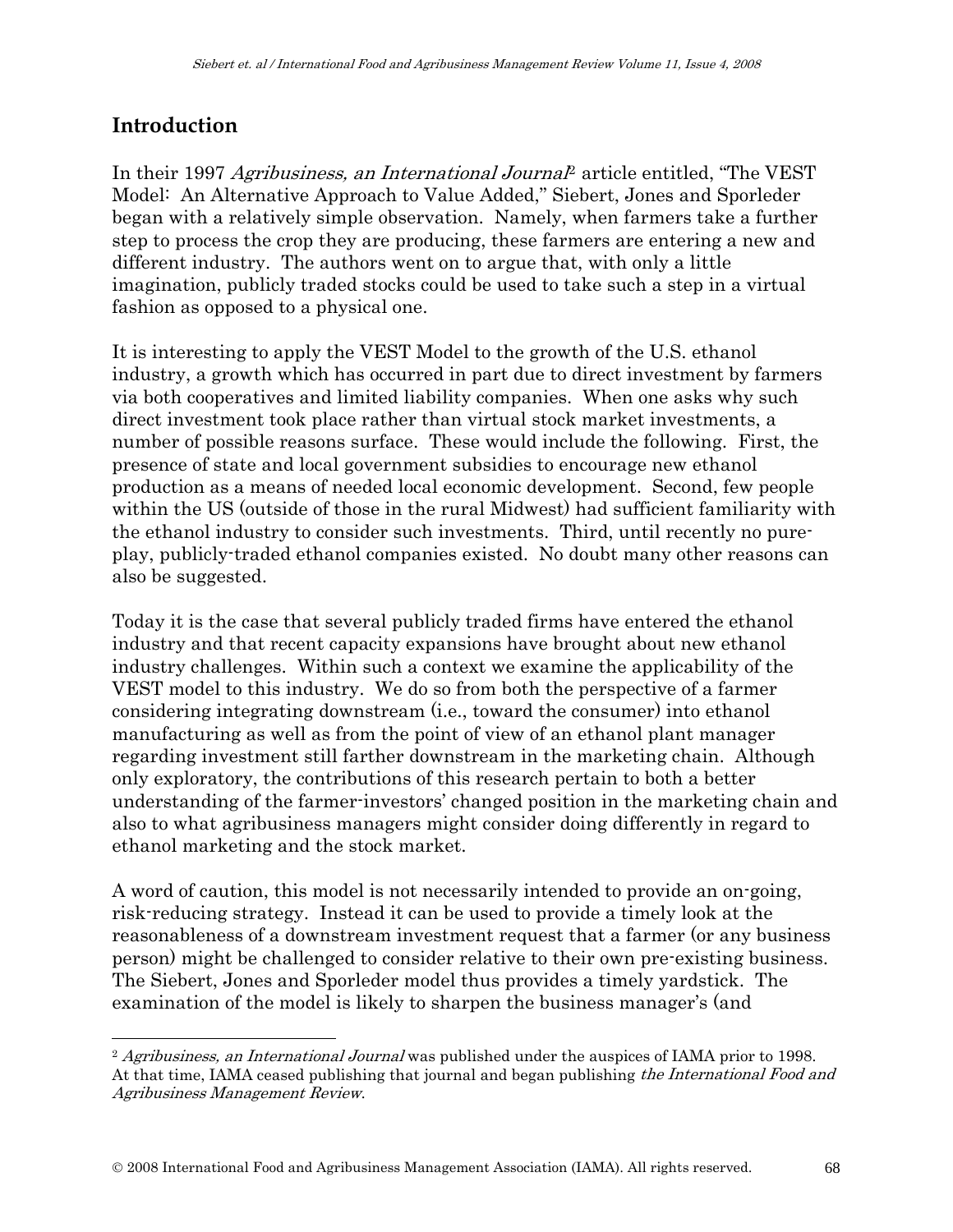downstream investor's) understanding at a time when they are being asked to make a large investment. We find herein that on a per bushel basis ethanol plant stock market valuations are much less that that of ethanol plant construction costs. This may, in and of itself, convey an important cautionary message to would be bricks and mortar investors. Although virtual stock market investments may certainly assist in on-going value added performance, they (just like brick and mortar plants) provide no guarantee of future performance.

## **The Vest Model**

With the VEST Model, Siebert, Jones and Sporleder made that case that farmers might do well to consider investments in publicly-held companies as an alternative to direct investment in their own further processing operations. The *vest equation* was initially suggested so that interested farmers could calculate how much stock to purchase so as to virtually process their crop and hence capture the added value. This topic, of relating a crop's production to the value added processing of that crop, has most certainly been a motivation for farmers building ethanol plants. For example, to explain the motivation of a corn farmer who was also a member of the Mid Missouri Energy cooperative member, Reinhart, Weber and Shelman state, "when corn prices were high, he made money on corn. When corn prices were low, he was potentially able to offset this with higher profits from the sale of ethanol" (p.1). An investment in the right publicly held company could do the same thing. The VEST equation shows the stock investment, in dollars, needed to achieve this as,

1) VEST = MKTCAP (FS / COGS)

where, MKTCAP stands for market capitalization, or the value of all shares outstanding. This is calculated as a public firm's individual stock share price multiplied by its number of shares of stock. FS denotes farm sales measured as the annual total sales of the farmer seeking a value added investment. Last, COGS is the public firm's annual cost of goods sold. Conceptually, the ratio FS / COGS gives a farmer's own crop sales dollars as a percentage of the public firm's total raw product input purchases. When this ratio is multiplied by MKTCAP, the result is the investment in shares (VEST) a farmer would need to make in order to virtually account for the processing volume of his/her farm's crop. From another perspective, the ratio of MKTCAP / COGS can be termed the VEST *coefficient*. When the VEST coefficient is multiplied by any size farm sales (FS), the result again is VEST. Note that the VEST model is intended to do much more than simply size a stock market investment in downstream processing to a farmer's output. It finds a mid-point between integrating downstream by means of the farmer building and running his/her own processing plant (or doing so via a co-operative or LLC) versus remaining as an independent producer with no downstream integration. Siebert, Jones, and Sporleder discuss this matter when they present a table comparing nine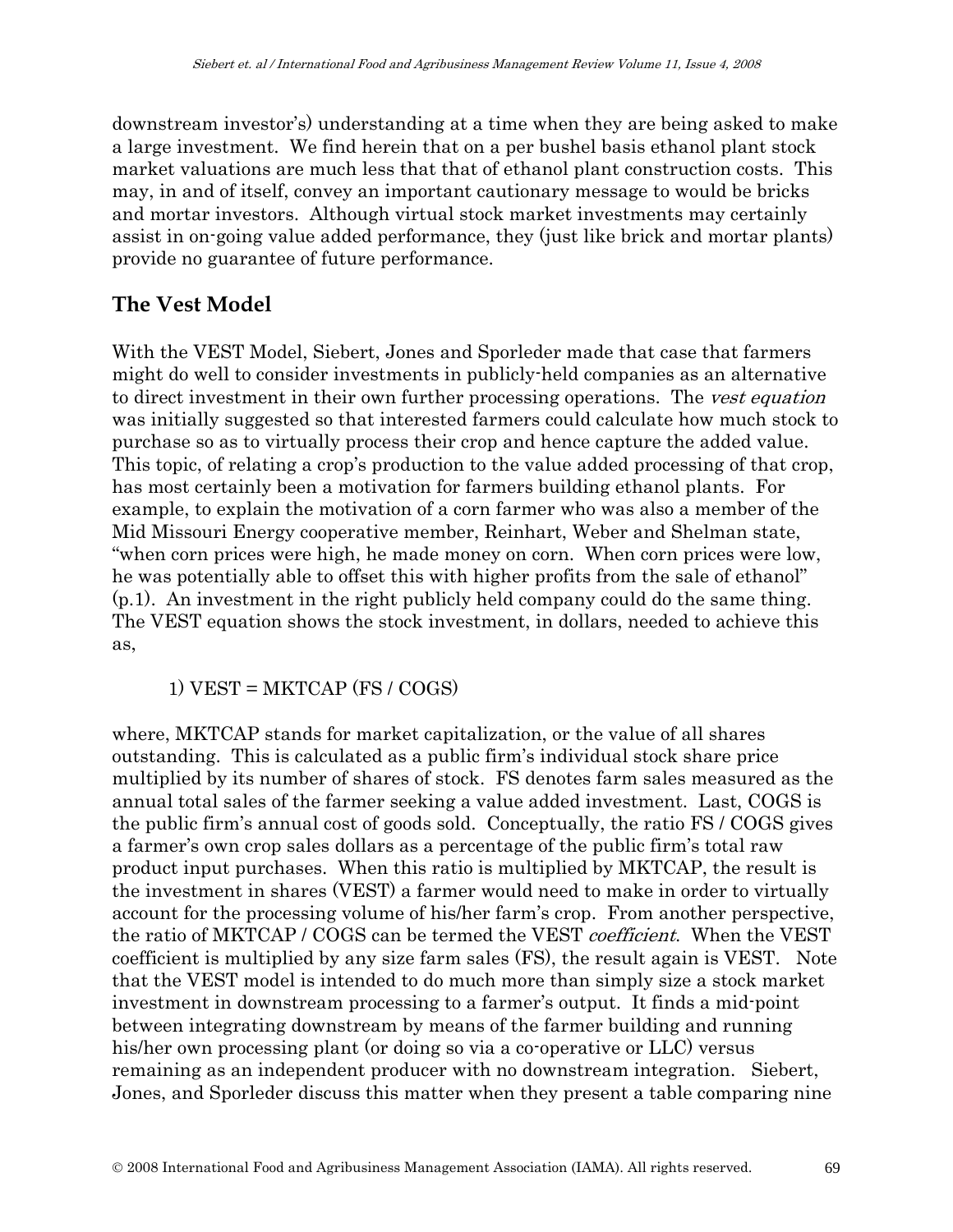different characteristics of "farm raw commodities versus the finished product made from them" (p.562). VEST eliminates the classic marketing cooperative conflict between a member and his/her cooperative because the farmer now stands at arms length from any such relationship as far as the VEST investment goes.

Siebert, Jones and Sporleder calculated VEST coefficients for farmers in the red meat, poultry, and also grain sectors. They stated that such a manner of investing in value added enterprises offered the following advantages: "It does not require the hiring of new employees, the hiring of management, the purchase of facilities or equipment, the development of new products, the acquisition of new customers nor various other efforts. Apart from the stock price itself, it eliminates the costs associated with vertical integration. As a consequence the time required to manage a stock portfolio is much less than that needed to manage a bricks and mortar extension of the farm into value added or to participate in the governance of a cooperative" (p. 562-3). They admit to several limitations of VEST including an "insurmountable limitation" for farmers who produce a commodity which is not processed by any publicly traded investor owned firm (p.566). Of course, it must also be pointed out that when a farmer becomes his/her own customer, at least for the sales step from farmer to first handler, such a farmer gains substantially more control than is made available from a stock purchase.

## **The Case of the Farmer and the Ethanol Plant**

One can compare the cost of constructing a new ethanol plant to the cost per bushel of investing in a publicly held ethanol firm. Exhibit 1 shows the cost per bushel to construct 23 different corn-based U.S. ethanol plants. These figures are from a wide variety of sources ranging from individual manufacturing plant's websites, to local newspapers, and more. The calculated average capital cost to build a plant (i.e., total capital outlay divided by annual bushel processing capacity) was \$3.86/bu. This bricks and mortar investment figure of \$3.86/bu. can be compared to the cost per bushel for a farmer to virtually invest in an ethanol plant via the VEST model. To do so, equation (1) can best be re-expressed on a simplified basis as,

2)  $VEST_e = MKT CAP / Bushel Capacity$ 

where  $VEST_e$  is the cost of the processing capacity for a bushel of corn to be converted into ethanol, MKT CAP is a publicly-traded ethanol company's total number of shares outstanding times the market price of those shares of stock, and Bushel Capacity is the ethanol processing company's annual total corn input volume.

The companies to which we can apply equation (2) are Aventine Renewable Energy (AVR), MGP Ingredients (MGPI), Pacific Ethanol (PIEX), and VeraSun Energy (VSE). All four of these companies have the vast majority, or the entirety, of their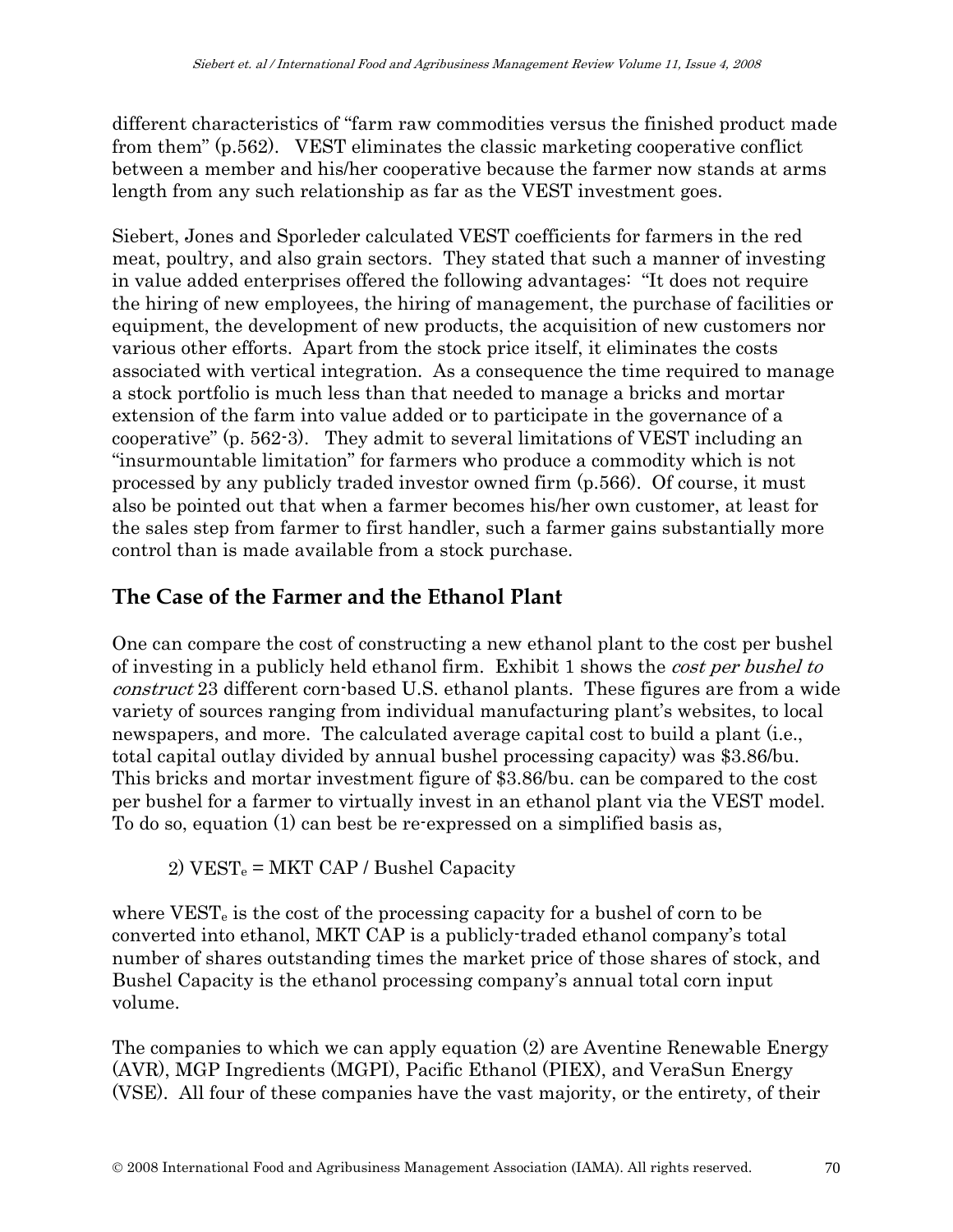assets devoted to ethanol processing. Exhibit 2 calculates VEST<sub>e</sub> over an eighteen month period dating back to July 2006. This is as far as one can go back as stock in both VeraSun and Pacific Ethanol only began trading in June 2006. VEST<sub>e</sub> ranges from a high of \$2.11/bu. in July 2006 to a recent low of \$0.73/bu. in December 2007.

|                                                             |                |       | Annual     | Annual    |                         |                  |
|-------------------------------------------------------------|----------------|-------|------------|-----------|-------------------------|------------------|
| <b>Plant Name</b>                                           | Location       | as of | Capacity   | Capacity  | Cost                    | Cost             |
|                                                             |                |       | (Mil.Gal.) | (Mil.Bu.) | $(Mil. \, \mathcal{S})$ | $(\frac{g}{Bu})$ |
| ACE Ethanol, LLC                                            | WI             | 2004  | 41.0       | 15.0      | \$50.0                  | \$3.33           |
| Badger State Ethanol                                        | WI             | 2002  | 47.0       | 14.8      | \$54.0                  | \$3.65           |
| Central Illinois Energy Coop<br>Commonwealth Agri-Energy    | IL             | 2003  | 38.0       | 11.3      | \$90.0                  | \$7.96           |
| <b>LLC</b><br>Cornhusker Energy                             | KY             | 2004  | 20.0       | 8.0       | \$33.0                  | \$4.13           |
| Lexington, LLC                                              | <b>NE</b>      | 2004  | 40.0       | 15.0      | \$50.0                  | \$3.33           |
| Golden Grain Energy, LLC                                    | IA             | 2003  | 40.0       | 15.0      | \$60.6                  | \$4.04           |
| Great Plains Ethanol, LLC                                   | <b>SD</b>      | 2003  | 40.0       | 15.0      | \$52.0                  | \$3.47           |
| Husker Ag LLC                                               | <b>NE</b>      | 2003  | 24.0       | 8.8       | \$29.4                  | \$3.36           |
| Iowa Ethanol, LLC                                           | IA             | 2004  | 45.0       | 16.0      | \$60.0                  | \$3.75           |
| KAAPA Ethanol LLC                                           | <b>NE</b>      | 2004  | 40.0       | 16.0      | \$53.0                  | \$3.31           |
| Lincolnland Agri-Energy<br>Little Sioux Corn Processors,    | IL             | 2003  | 40.0       | 16.0      | 57.0                    | 3.56             |
| LP                                                          | IA             | 2003  | 40.0       | 15.0      | \$52.0                  | \$3.47           |
| Mid Missouri Energy, LLC                                    | M <sub>O</sub> | 2004  | 40.0       | 15.0      | \$60.0                  | \$4.00           |
| <b>Midwest Grain Processors</b><br>Northern Lights Ethanol, | IA             | 2002  | 45.0       | 17.0      | \$57.0                  | \$3.35           |
| <b>LLC</b>                                                  | <b>SD</b>      | 2002  | 40.0       | 15.0      | \$50.0                  | \$3.33           |
| Otter Creek Ethanol, LLC<br>Pine Lake Corn Processors,      | IA             | 2005  | 45.0       | 16.0      | \$60.0                  | \$3.75           |
| <b>LLC</b><br>Platte Valley Fuel Ethanol,                   | IA             | 2005  | 22.0       | 7.0       | \$35.0                  | \$5.00           |
| <b>LLC</b>                                                  | <b>NE</b>      | 2003  | 40.0       | 15.0      | \$60.0                  | \$4.00           |
| <b>Quad County Corn Processors</b>                          | IA             | 2002  | 18.0       | 7.8       | \$20.0                  | \$2.56           |
| Sioux River Ethanol, LLC                                    | <b>SD</b>      | 2005  | 45.0       | 15.5      | \$60.0                  | \$3.87           |
| Tall Corn Ethanol<br>United Wisconsin Grain                 | IA             | 2003  | 40.0       | 15.0      | \$55.0                  | \$3.67           |
| Producers, LLC                                              | WI             | 2005  | 40.0       | 15.0      | \$59.3                  | \$3.96           |
| Western Plains Energy, LLC                                  | KS             | 2004  | 30.0       | 10.7      | \$41.1                  | \$3.84           |
| Averages                                                    |                |       | 37.4       | 13.7      | \$52.1                  | \$3.86           |

Exhibit 1: Construction Cost per bushel for a Sample of Ethanol Plants<sup>a</sup>

<sup>a</sup> Sample taken from various internet sources and other sources on January 25 and 26, 2007. A more detailed version of this table, with all web addresses and sources, is available from the authors upon request.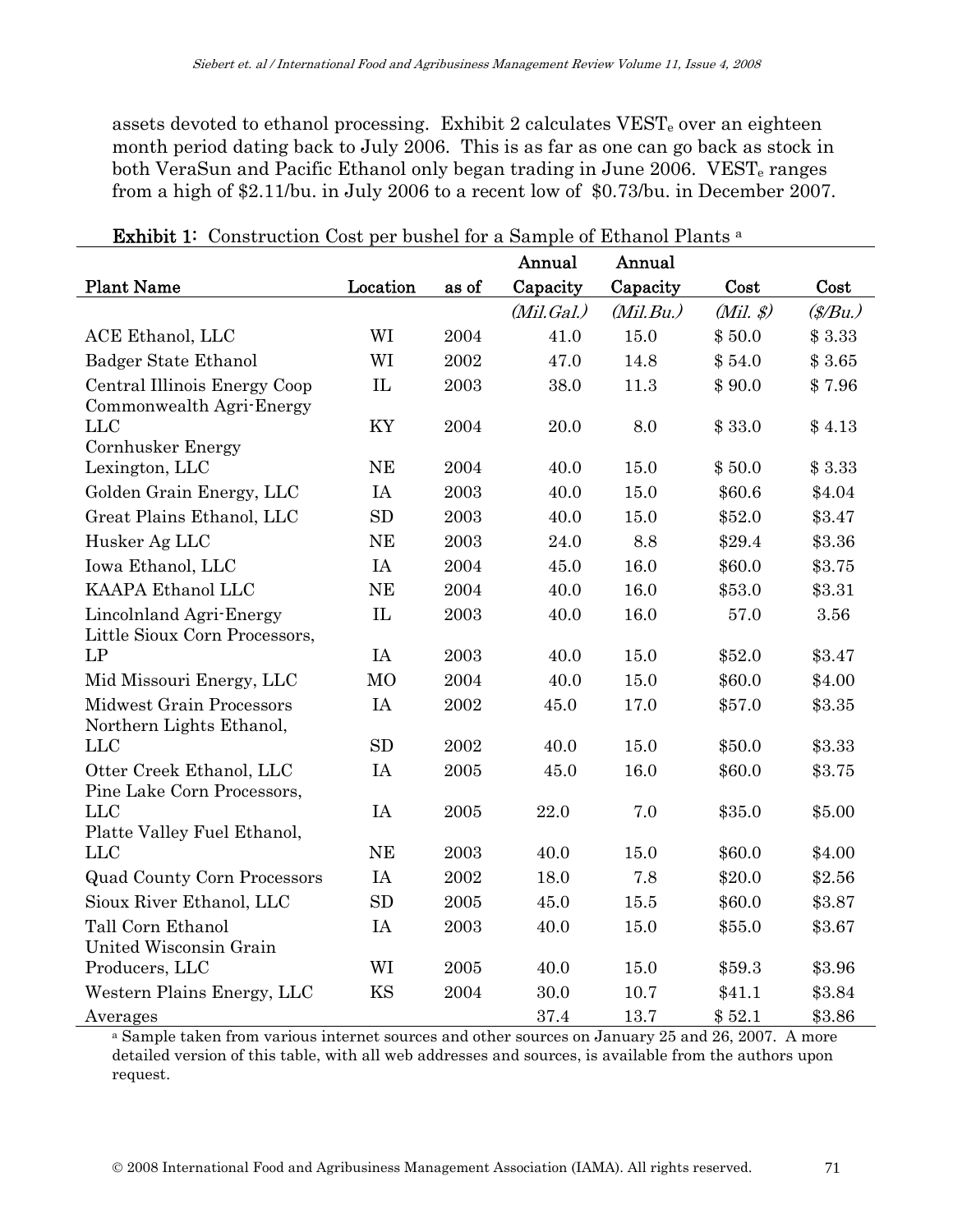|          |             | Market      | Change vs. |            |
|----------|-------------|-------------|------------|------------|
|          | Market      | Capital per | Previous   | Cumulative |
| Date     | Capitalb    | Bu.c        | Month      | Change     |
|          | (\$000)     | (\$/Bu.)    | $(\%)$     | (%)        |
| July '06 | \$5,518,903 | \$2.11      |            |            |
| Aug.     | \$4,670,160 | \$1.78      | $-15.64%$  |            |
| Sept.    | \$4,444,078 | \$1.70      | $-4.49%$   |            |
| Oct.     | \$3,271,866 | \$1.25      | $-26.47%$  |            |
| Nov.     | \$3,552,117 | \$1.36      | 8.80%      |            |
| Dec.     | \$4,493,278 | \$1.72      | 26.47%     |            |
| Jan. '07 | \$3,821,893 | \$1.46      | $-15.12%$  |            |
| Feb.     | \$3,378,992 | \$1.29      | $-11.64%$  |            |
| Mar.     | \$3,207,555 | \$1.23      | $-4.65%$   |            |
| Apr.     | \$3,600,249 | \$1.38      | 12.20%     |            |
| May      | \$3,531,162 | \$1.35      | $-2.17%$   |            |
| June     | \$3,006,581 | \$1.15      | $-14.81%$  |            |
| July     | \$2,888,817 | \$1.10      | $-4.35%$   |            |
| Aug.     | \$2,817,211 | \$1.08      | $-1.82%$   |            |
| Sep      | \$2,511,830 | \$0.96      | $-11.11%$  |            |
| Oct.     | \$2,000,015 | \$0.76      | $-20.83%$  |            |
| Nov.     | \$2,107,178 | \$0.80      | 5.26%      |            |
| Dec.     | \$1,903,216 | \$0.73      | $-8.75%$   | $-65.40%$  |

Exhibit 2: Weighted Average Estimated Market Capitalization per Bushel for Four Publicly Held Ethanol Manufacturersa

<sup>a</sup> Ethanol manufacturing firms included are Aventine, MGP, Pacific Ethanol, and VeraSun. Production capacity is estimated at the 2007 level of 2,618 billion bushels per year.

b Calculated as the sum of each individual firm's (stock price x shares outstanding) across each of the four different publicly traded ethanol manufacturers. Price in this calculation is the market close on the first trading day of the month from Thompson Financial.

 $\textdegree$  This is VEST<sub>e</sub> of equation (2). Processing capacity estimated at these firms' aggregate 2007 level of 2,618 million bushels of corn per year. (This means the decline in the value of market capital per bushel shown is an understatement as companies' bushel processing capacity would have been smaller in the earlier year 2006.)

These figures are all considerably below \$3.86/bu. which was the average cost of construction from Exhibit 1. This would indicate that the stock market values ethanol production capacity at less than those who are building (or have built) ethanol plants. This fact should be a cautionary message to bricks and mortar investors. When compared to a direct investment, the VEST approach offers a cheaper way for a farmer to invest in ethanol manufacturing capacity.[3](#page-5-0) However, it

 $\overline{a}$ 

<span id="page-5-0"></span><sup>3</sup> It must also be noted that, over the eighteen months presented, exhibit 2 shows ethanol stock market capitalization (defined as stock price x shares outstanding) to have declined by a cumulative 65.40%. Thus an ethanol stock purchase and re-sale over this time would have constituted a significant financial loss to the investor.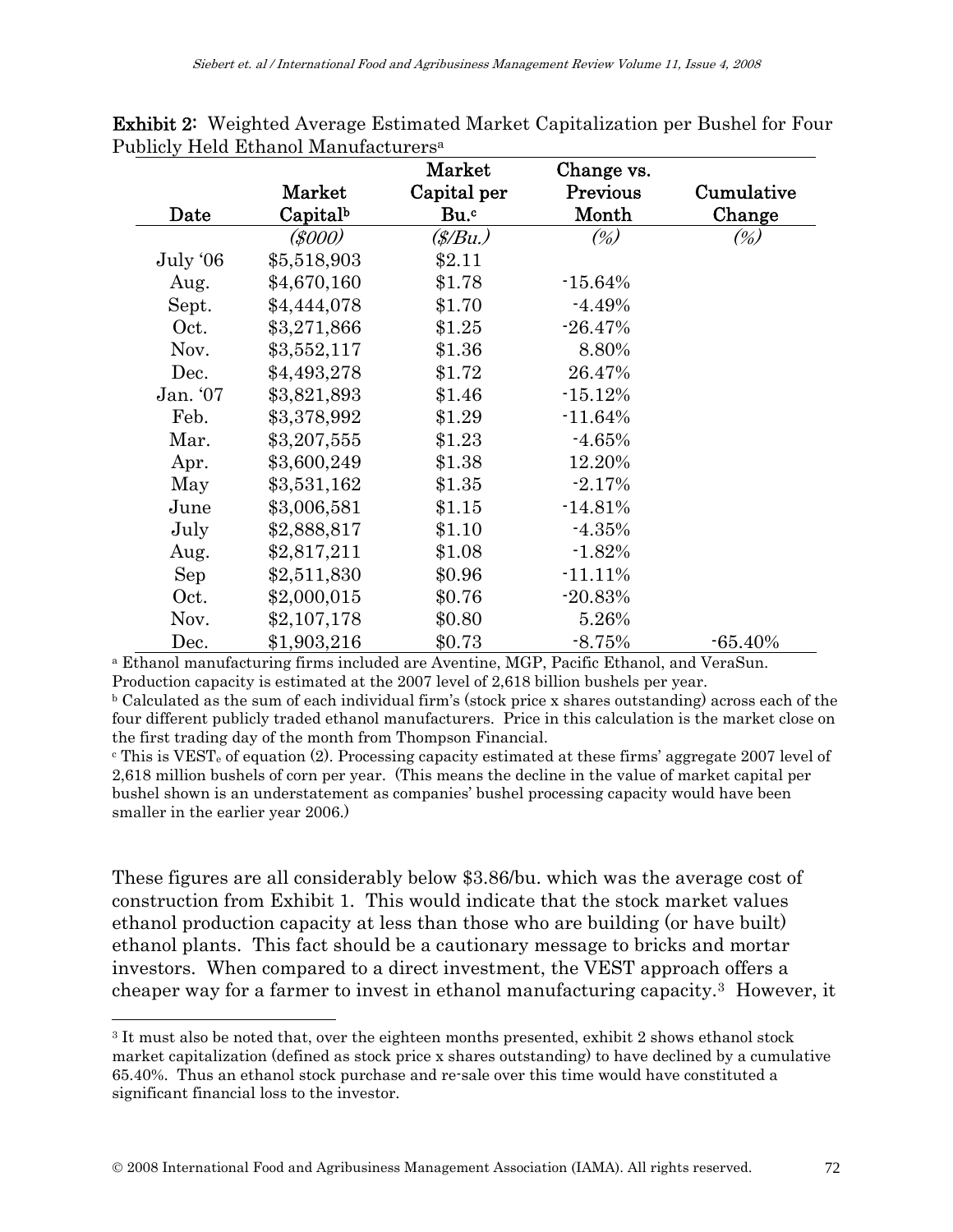is uncertain as to whether the stock market investors or the other non-stock market investors will be correct as to their relative degree of bullishness in their investment.

#### Earnings from Farming and Ethanol Manufacturing

When a farmer invests in the bricks and mortar of an ethanol plant, the variety of combined earning outcomes rendered are presented in Exhibit 3. Running across the top of this table two abstractedly-simple alternatives are presented for farming net income, namely below normal and above normal.[4](#page-6-0) Similarly, down the left side of this chart two equally simple alternatives are presented for ethanol plant net income, again above normal and below normal.[5](#page-6-1) The recent success of the ethanol industry has occurred in an environment much like that of box A which depicts below normal corn farming net income and above normal ethanol plant net income. In such a case an ethanol plant investment held great appeal to many Midwestern farmers. With the corn price increases beginning in the fall of 2006, it was evident that enough ethanol plants had been built to positively influence the price of corn. Farmers owning ethanol plants at this later time thus found themselves in a situation more similar to box B, namely that of off-farm income not being needed nearly as much, but plant ownership likely still helpful. For farmer-investors, this was a very attractive situation marked by both above normal net income on the farm as well as at the plant. Starting one year later, in the fall of 2007, it was evident that enough ethanol plants had been built that the situation became more equivalent to box C wherein farming net income remained above normal, but plant net income suffered. Ironically, box C depicts a case where non-plant-investing corn farmers could be better off than plant-investing corn farmers.

Farmer-investor concerns are reflected in a recent statement by Rick Tolman, the CEO of the National Corn Growers Association: "I try to remind members that this [an ethanol plant] is an investment, like other investments. You decide the time to get in and time to get out" (Lambrecht, p.1). Such caution marks a contrast to the ethanol plant investment enthusiasm which existed over the previous several years. This concern motivates the corn farming industry's on-going enthusiasm for ever higher reformulated gasoline requirements and raises once again the basic conflict explored over two decades ago by Chattin and Doering. At that time Chattin and

 $\overline{a}$ 

<span id="page-6-0"></span><sup>4</sup> Although it is very difficult to provide a precise definition of normal, the following can be said. Regarding farming, in a lengthy on-going farm records study, Norquist et.al calculate the 20 year average return on farm assets to be 9.25% in southwestern Minnesota. Regarding ethanol, ADM's 20 year average return to stockholders has been 26.3%. Admittedly, neither of these statistical series are entirely pure. ADM includes many types of grain handling businesses while the southwestern Minnesota series includes 59% crop farms and an additional 14% which receive some income from cash crops. On the positive side, both these series are actual historical information as opposed to being mere simulations.

<span id="page-6-1"></span><sup>5</sup> See footnote 4 for a definition of "normal."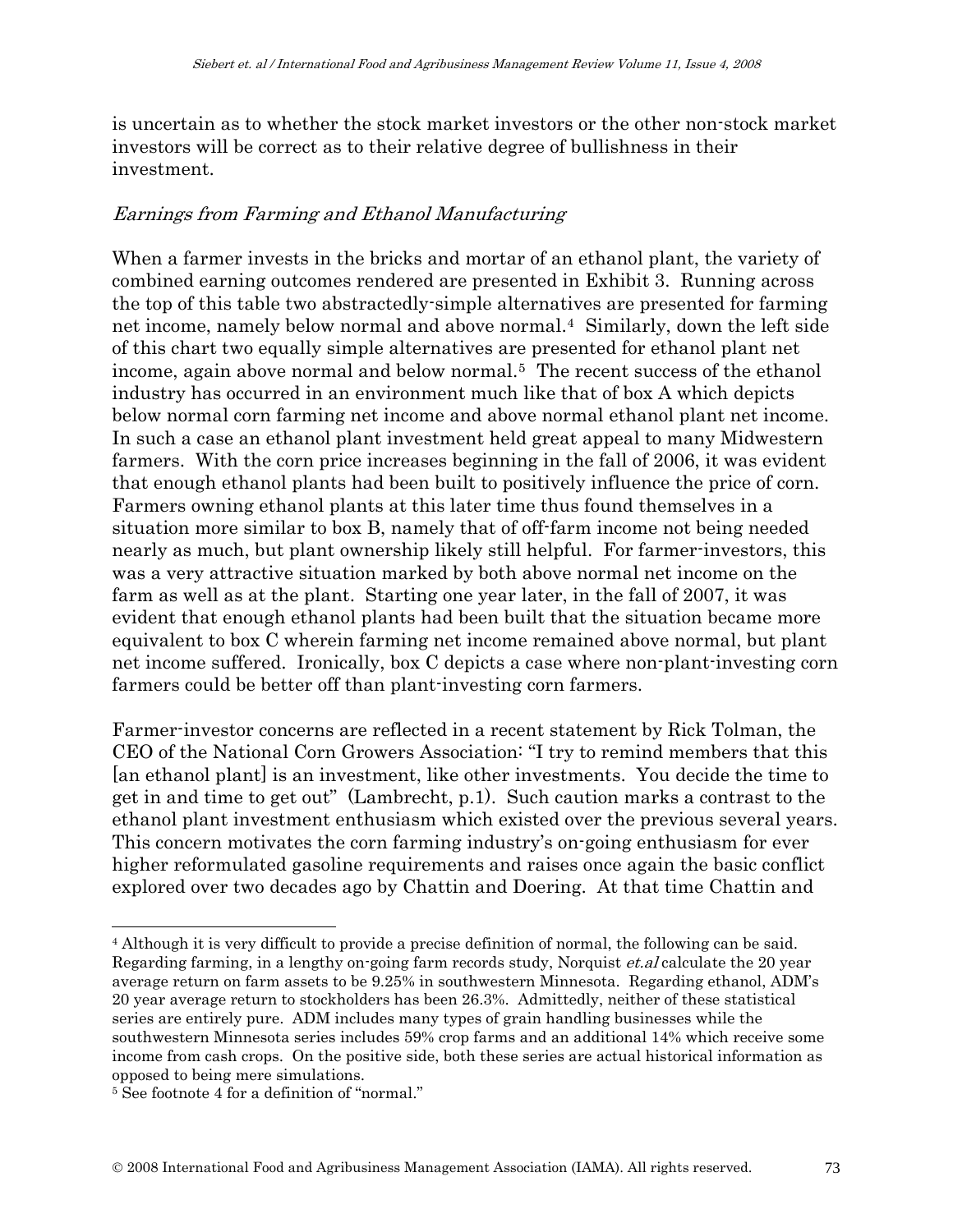Exhibit 3: The Relative Need for Ethanol as an Off-Farm Income Source as Determined by the Four Possible Combinations of Corn Farming Net Income and Ethanol Plant Net Income

|                              | If Corn Farming            | If Corn Farming                |  |  |
|------------------------------|----------------------------|--------------------------------|--|--|
|                              | Net Income Below Normal:   | Net Income Above Normal:       |  |  |
| If Ethanol Plant             | A. Off-farm Income Needed, | B. Off-farm Income Not Needed, |  |  |
| <i>Financial Performance</i> | Plant Ownership Helpful    | Plant Ownership Helpful        |  |  |
| <i>Above Normal:</i>         |                            |                                |  |  |
|                              |                            |                                |  |  |
| If Ethanol Plant             | D. Off-farm Income Needed, | C. Off-farm Income Not Needed, |  |  |
| <i>Financial Performance</i> | Plant Ownership Harmful    | Plant Ownership Harmful        |  |  |
| Below Normal:                |                            |                                |  |  |

Doering discussed the fact that corn growers advocated ethanol for its corn price enhancing potential (a pseudo farm policy) whereas renewable energy advocates preferred low corn prices as it would reduce ethanol manufacturers' cost of goods (i.e., corn price).

In all of the above discussed combinations of exhibit 3, either farming or ethanol manufacturing, or both operate in the investor-farmer's favor. Only box D depicts the simultaneous occurrence of below normal corn farming net income and below normal ethanol plant net income. Corn farmers have yet to confront this eventuality. However, other heavy corn using industries such as feedlots, swine producers, sweetener manufacturers, and feed mills have, from time to time, all experienced losses due to excess capacity. There is no reason to believe that the ethanol industry will be immune. In the situation of box D, a farmer-investor might well find a publicly traded ethanol stock to have been a preferable investment  $vis\cdot\hat{a}$ . vis an ethanol plant, as public stock shares have greater liquidity.

### A Corn Farmer's Cost

Using the virtual approach, how much would a farmer have to spend in order to own the processing capacity used to make ethanol out of his/her crop? Exhibit 4 shows that in the 2005-6 marketing year, the average corn grower in Iowa is estimated to have grown 40,952 bushels worth a total value of \$75,761. Were a farmer of this size to participate in building an ethanol plant in order to accommodate all his/her corn production, then the cost might be approximated as \$3.86/bushel in capital (from exhibit 1) multiplied by the 40,952 bushels of corn production giving a total of \$158,075. When compared to this farmer's 2005-6 corn sales of \$75,761, such is a very large figure. On the other hand, making this investment on a virtual basis would have only cost approximately \$0.73/bu.in December 2007 (exhibit 2) times the 40,952 bushels of corn production or \$29,895. Alternatively, in July 2006, it would have cost as high as \$2.11/bu. for a total of \$86,409. Thus one can see that the virtual investment is the least cost approach. Of course, the wisdom of any ethanol investment is uncertain at this time. One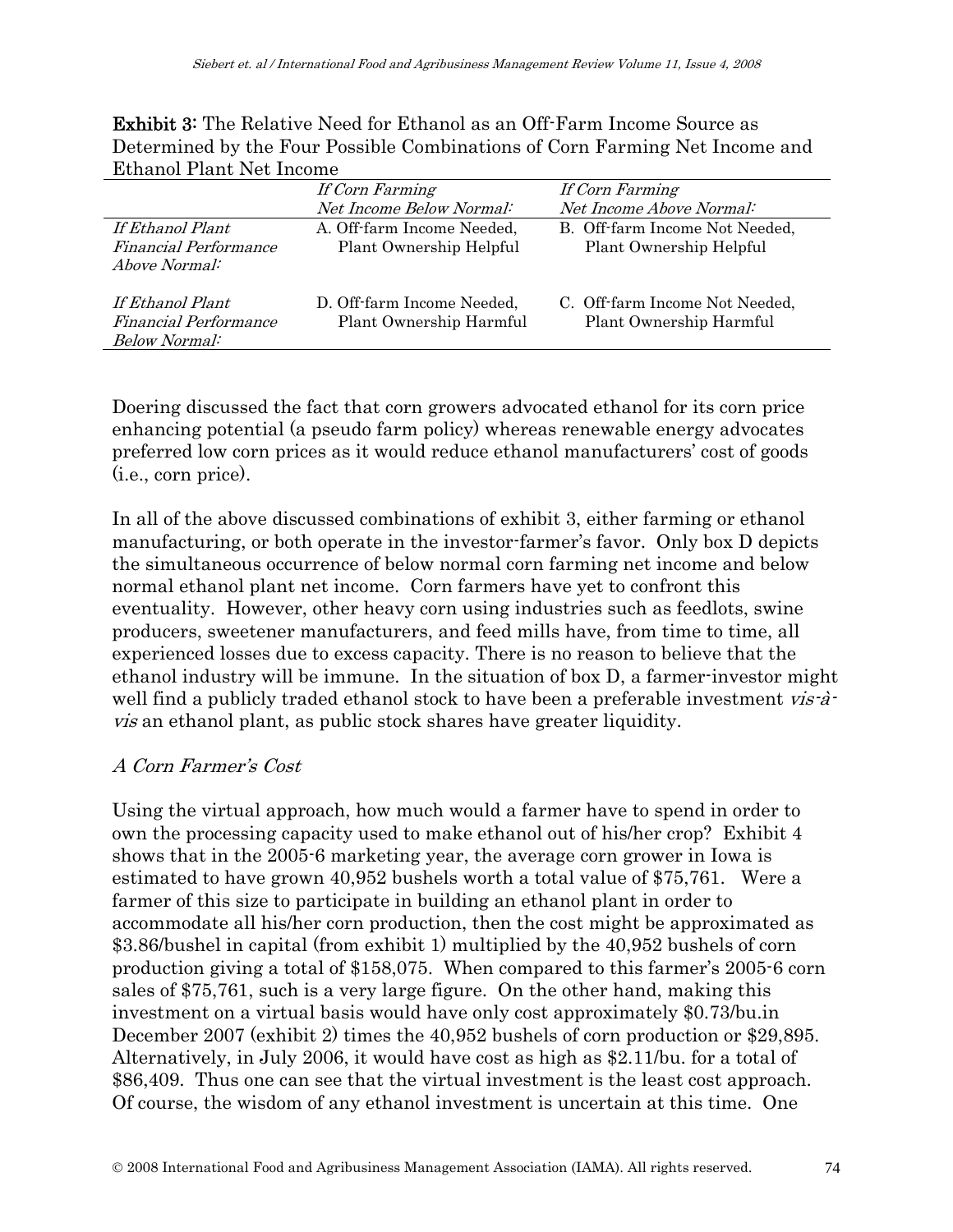important reason for this is so many plants are currently under construction. In December of 2007 the Renewable Fuels Association (RFA) shows sixty-six new plants under construction. Ethanol company stock prices reflect this uncertainty as they show a stock price decline of 65% in only one and one-half years (exhibit 2)[.6](#page-8-0)

| Associated Averages for Marketing Years 2002-3 to 2005-6.    |             |             |             |             |
|--------------------------------------------------------------|-------------|-------------|-------------|-------------|
|                                                              | $2002 - 3$  | 2003-4      | $2004 - 5$  | $2005 - 6$  |
| Iowa Corn Production (000 bu.) <sup>a</sup>                  | 1,931,550   | 1,868,300   | 2,244,400   | 2,162,500   |
| Value of Iowa Corn Production<br>$(\$000)$ <sup>a</sup>      | \$4,288,041 | \$4,427,871 | \$4,466,356 | \$4,000,625 |
| No. of Iowa Corn Farmers <sup>b</sup>                        | 52,806      | 52,806      | 52,806      | 52,806      |
| Averages per Iowa Corn Farmer:<br>Dollars<br>Corn Production | \$81,204    | \$83,852    | \$84,580    | \$75,761    |
| (Bu)<br>$  -$                                                | 36,578      | 35,381      | 42,503      | 40,952      |

Exhibit 4: Iowa Corn Production, Value of Production, Number of Farmers, and

<sup>a</sup> USDA-NASS. Agricultural Statistics, various years.

b USDA. Census of Agriculture. 2002.

 $\overline{a}$ 

### **Ethanol Plant Downstream Investment - Marketing**

The VEST model was originally conceived as a theoretical means by which farmers could integrate farther downstream in their marketing chain, in effect adding value to the raw commodity they grow. Accordingly, the model sprang from the size of a farmer's annual crop production and used that as a means to calibrate the cost of purchasing stock in publicly held firms so as to virtually process farm output. In like fashion, one can apply the VEST model to the farther downstream integration of an ethanol plant.

Most ethanol is used by automobile fuel blenders to make either E-15 (a fifteen percent ethanol/gasoline product) or, less commonly, E-85 (an eighty five percent ethanol/gasoline product). Accordingly, when applying the VEST model here, the ideal company to invest in would be one whose assets were focused on the blending, marketing, and retailing of gasoline. As such the largest five US oil companies, Exxon, Chevron, Conoco-Phillips, Shell, and BP, would not be ideal candidates because much of their capital structure is devoted to oil exploration, recovery, and transportation.

<span id="page-8-0"></span><sup>6</sup> Another key reason for uncertainty regards the need to continue the blender's credit of \$0.52 per gallon of ethanol used in motor fuels. This will be an on-going political effort, and an uncertainty, facing many involved in the ethanol industry.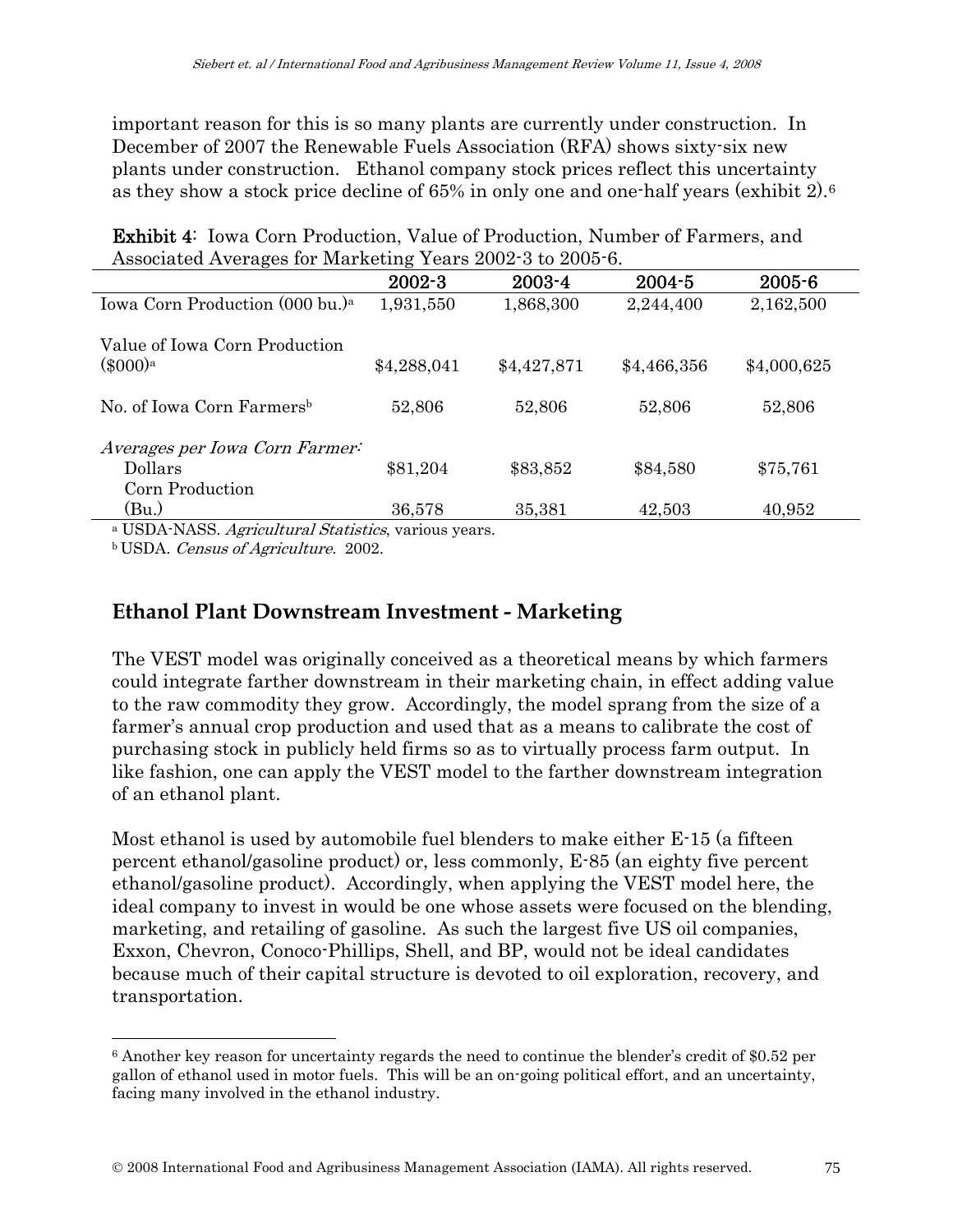Exhibit 5 presents a December 2006 calculation of VEST coefficients for eight US oil companies potentially more suitable to the case at hand. These have a business emphasis on the downstream activities of refining, blending, delivery, and retailing. Valero is largest with market capitalization of \$36.6 billion while Delek US Holdings is smallest with market capitalization of \$1.1 billion. The VEST coefficients for these eight companies range from a high of 1.07 in the case of Frontier Oil to a low of 0.26 in the case of Sunoco. Exact reasons for variation are unknown as each company has a somewhat unique business model and each is also evaluated differently by stock market investors. When a weighted average is taken amongst these eight companies, the vest coefficient is 0.43. In other words, when taken as a group, these eight oil marketing companies have a stock market evaluation equal to 43% of their cost of goods for processing and subsequent resale.

| Company           | <b>Ticker</b> | Market         | Cost of       | $\operatorname*{Vest}% \nolimits_{\Delta}\left( t\right) \sim\operatorname*{Vest}\nolimits_{\Delta}\left( t\right)$ |
|-------------------|---------------|----------------|---------------|---------------------------------------------------------------------------------------------------------------------|
| Name              | Symbol        | Capitalization | Goods Sold    | Coefficient <sup>b</sup>                                                                                            |
|                   |               | (\$000)        | (5000)        |                                                                                                                     |
| Alon USA Energy   | ALJ           | \$1,366,320    | \$2,734,000   | 0.50                                                                                                                |
| Delek US Holdings | DK            | \$1,112,480    | \$2,818,000   | 0.39                                                                                                                |
| Frontier Oil      | <b>FTO</b>    | \$4,406,000    | \$4,115,000   | 1.07                                                                                                                |
| Holly Corp.       | <b>HOC</b>    | \$2,875,670    | \$3,349,000   | 0.86                                                                                                                |
| Sunoco            | <b>SUN</b>    | \$8,507,050    | \$32,947,000  | 0.26                                                                                                                |
| Tesoro            | <b>TSO</b>    | \$6,557,280    | \$16,314,000  | 0.40                                                                                                                |
| Valero Energy     | VLO           | \$36,686,559   | \$81,267,000  | 0.45                                                                                                                |
| Western Refining  | WNR           | \$1,729,310    | \$3,653,000   | 0.47                                                                                                                |
| Totals / Average  |               | \$63,240,669   | \$147,197,000 | 0.43                                                                                                                |

Exhibit 5: VEST Coefficients for Selected Oil Companies with a Downstream Emphasis a

<sup>a</sup> Source: Thompson Financial for the fiscal years ending 12/31/06.

 $\alpha$  vest coefficient = (market capitalization / cost of goods sold).

The product of this vest coefficient of 0.43 and an ethanol plant's annual sales determines the amount of stock needed to virtually account for the capital cost (and reap the benefit from) the downstream sale of ethanol. Ethanol plant sales, as shown in figure 1, averaged 37.4 million gallons. If multiplied by the Nebraska 2007 average ethanol price of \$2.24/gal. (Jan. – Nov. basis) an ethanol plant's annual sales can be estimated at \$83.8 million. Thus the virtual amount of stock an ethanol plant would need to purchase to reach VEST would be \$36.0 million (that's .43 x \$83.8 mil.). On a per bushel basis (using the 13.7 million bushel plant input average in exhibit 1) this investment equals \$2.62/bu. Hence one can see that to receive such downstream earnings, substantial investment is required relative to the cost of an ethanol plant itself. (From exhibit 1, it can be seen that the ethanol plant itself is estimated to cost \$3.86/bu.). With or without such a virtual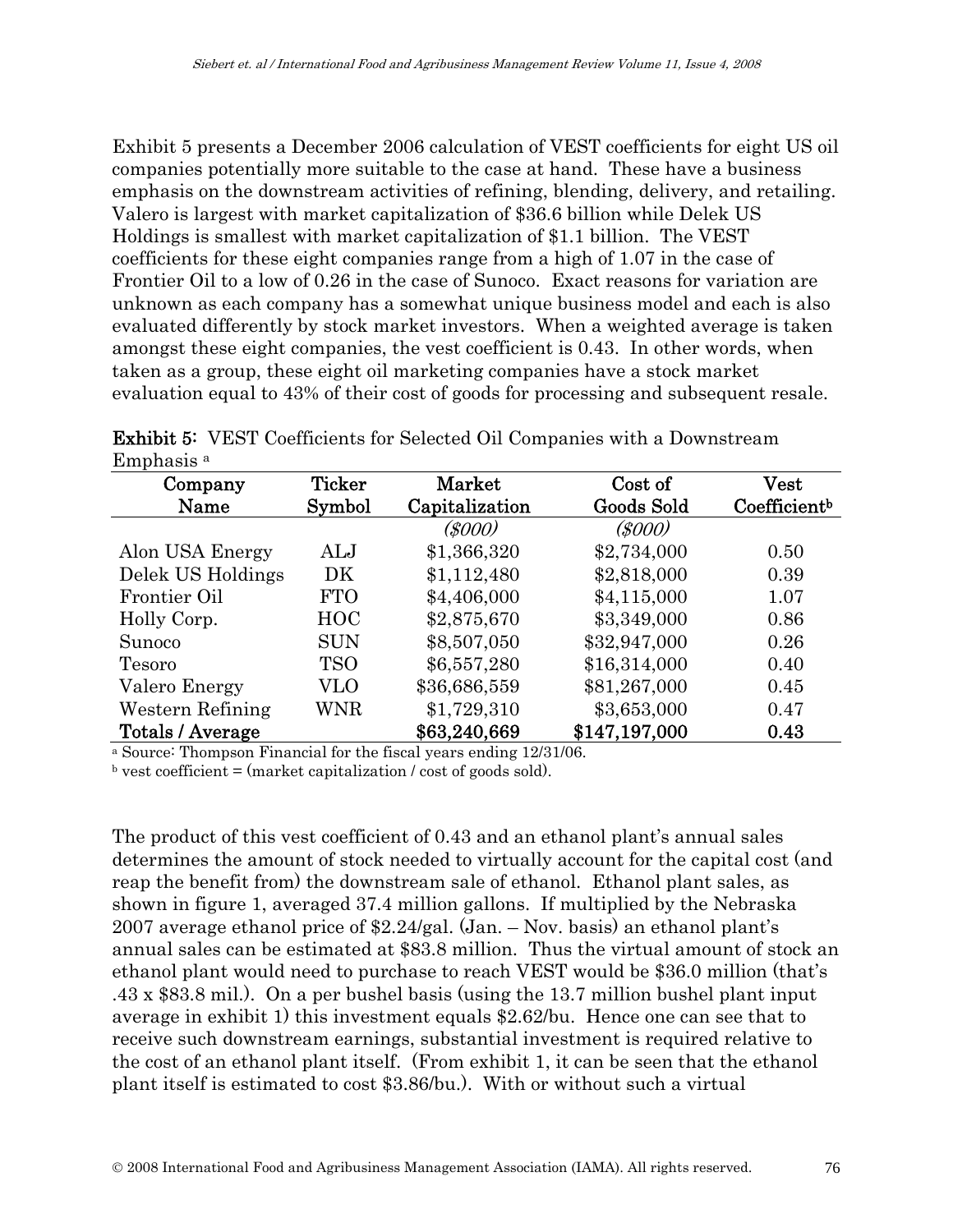downstream investment, ethanol plant owners still need to search for the best possible way to sell their physical commodity.

## **Ethanol Plant Downstream Investment - Transportation**

According to Denicoff, "in 2005, rail was the primary transportation mode for ethanol, shipping 60 percent of ethanol production" (p.6). Denicoff also notes, "concern about the adequacy of transportation infrastructure to efficiently ship ethanol and co-products" (p.7). If ethanol plant management wants to take some protection from this problem, an application of the VEST model could be made to rail transportation as follows. Namely,

3)  $VEST_r = EPHC x (MKT CAP / TRR)$ 

where VEST<sub>r</sub> is the dollar amount of railroad stock an ethanol manufacturer would need to purchase to be fully vested in the capital requirement of its rail shipping needs, EPHC is the annual rail hauling cost of the ethanol plant, MKT CAP stands for the market capitalization of the publicly-held railroad company which is shipping the plant's ethanol, and TRR is this railroad's total annual revenue.

Equation (3) can be quantified for 2006 as follows. The Burlington Northern Sante Fe railroad (stock symbol BNI) had a VEST coefficient (MKT CAP / TRR) of \$2.94 million in MKT CAP divided by \$14,985 in TRR or 0.20. An estimate of EPHC can be taken from Denicoff who reported that the single car rate to ship ethanol from the Midwest to west coast markets was \$5,300 per car for a 29,400 gallon railcar. Our average plant from exhibit 1 produced 37.4 million gallons of ethanol per year. Thus 1,272 cars would be shipped annually for a total EPHC of \$6,742,000. Multiplying this amount by the  $0.20$  VEST coefficient yields VEST<sub>r</sub> of \$1,348,000. When  $VEST_r$  is divided by corn input of 13,700,000 bushels (from exhibit 1), the per bushel cost of reaching VEST would be \$0.10/bu. This then would be a per bushel approximation of the amount of BNI stock such an ethanol plant could choose to purchase so as to realize an investment return from general (not necessarily ethanol) shipping rents successfully captured by this railroad.

## **Conclusion**

Many Midwestern corn farmers have already chosen to invest heavily in a bricks and mortar extension of their farms into ethanol manufacturing. We present the VEST model first as a means to understand what the stock market can tell us about these investments. We conclude that the stock market values ethanol companies at less than the cost to build their physical plant. This may be because the U.S. stock market is discounting the future success of all new public companies in the ethanol industry or simply because the present financial outlook for the industry is not a good one. We show that farmers investing in ethanol plants face a changed matrix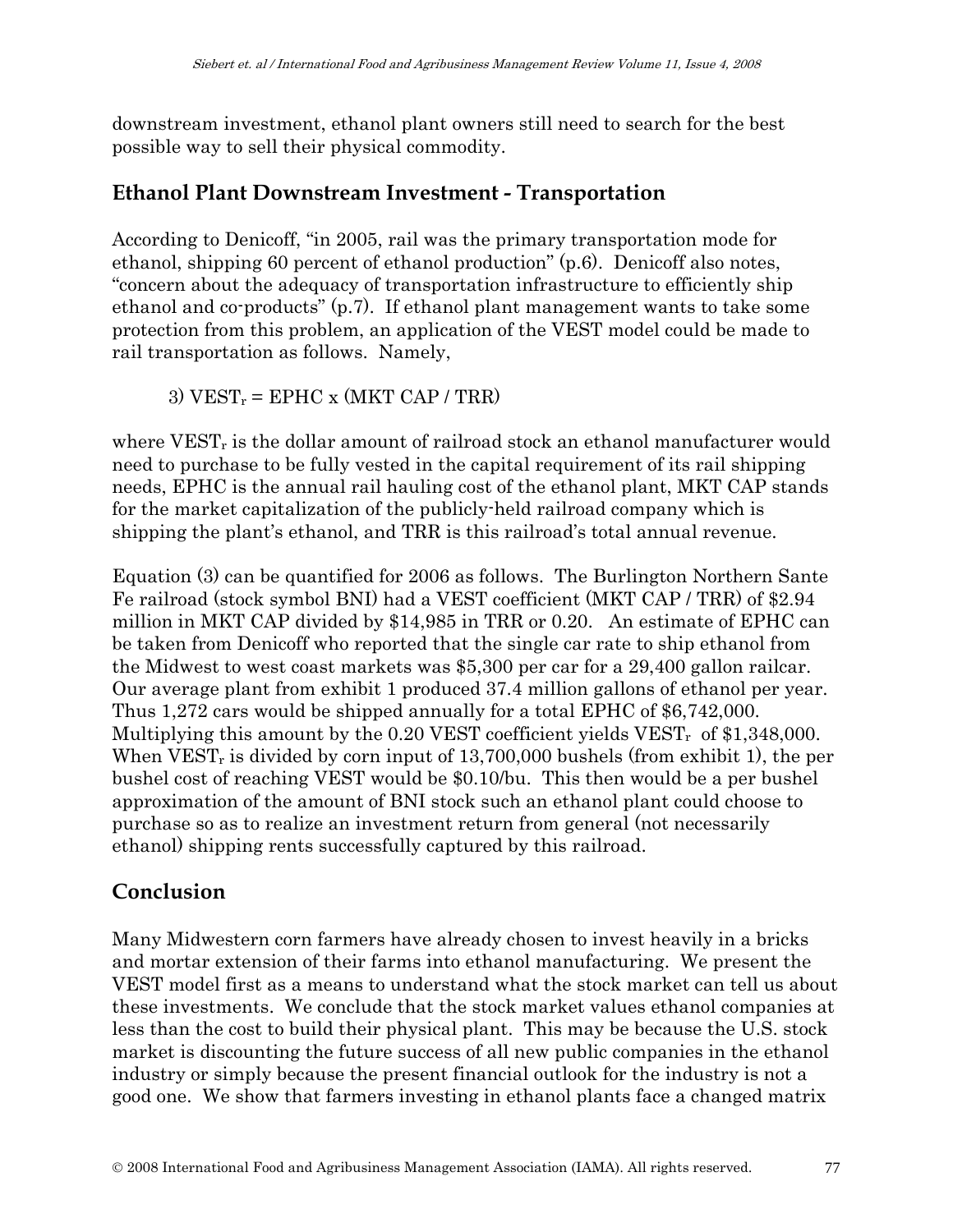of outcome and risk. In the present environment of above normal farm earnings this may be tolerable. However, should it be the case that farm earnings retreat from their above normal levels while ethanol plant earnings are also at below normal levels, it is the case that stock market investments in ethanol can hold more appeal than direct investment due to the stock market's greater liquidity. Lastly, we suggest that ethanol plant owners themselves might consider using the VEST model to capture downstream returns from the ethanol they produce and/or to limit exposure to transportation expenses. Stock market investment to capture downstream marketing returns is very costly; almost equaling the cost of an ethanol plant itself. Taking protection from transportation cost problems associated with rents imposed by rail carriers is far less costly to do.

Siebert, Jones and Sporleder state, "VEST must be viewed not so much as an optimization strategy but instead as one dimension among many to be included in the farmer's evaluation of any new value added investment" (p. 566). Great uncertainty exists surrounding US ethanol plant profitability. Factors such as ethanol supply, the US government's ethanol blending credit of \$0.52/gal., the supply of corn, the price of oil, and many other factors will determine the future profitability of this industry. Further, trends regarding many of these matters have been at least partially responsible for increases in world grain prices. As agribusiness managers at all levels in the food marketing chain continue to adapt to such price change, future research on the potential of virtual investment concepts is likely to have considerable merit.

## **References**

- Chattin, B. and O.C. Doering III. "An Alcohol Fuels Programme: Will it Solve Surplus Grain Production?" Food Policy (February 1984): 35-43.
- Denicoff, M.R. Ethanol Transportation Backgrounder. USDA-AMS. September 2007. 29pp.
- Lambrecht, Bill. "Big Guys Step In As Ethanol Hit a Wall." St. Louis Post-Dispatch. December 2, 2007.
- Nebraska. Official Nebraska Government Website. Nebraska's Unleaded Gasoline and Ethanol Average Rack Prices. [www.neo.ne.gov/statshtml/66.html](http://www.neo.ne.gov/statshtml/66.html)  (accessed on April 5, 2007).
- Norrdquist, D.W., J.N. Kurtz, R. Holcomb, and G.J. Paulson. 2007 Annual Report of the Southwestern Minnesota Farm Business Management Association. Staff paper P08-2 Dept. of Applied Economics. University of Minnesota. March 2008. 87pp.